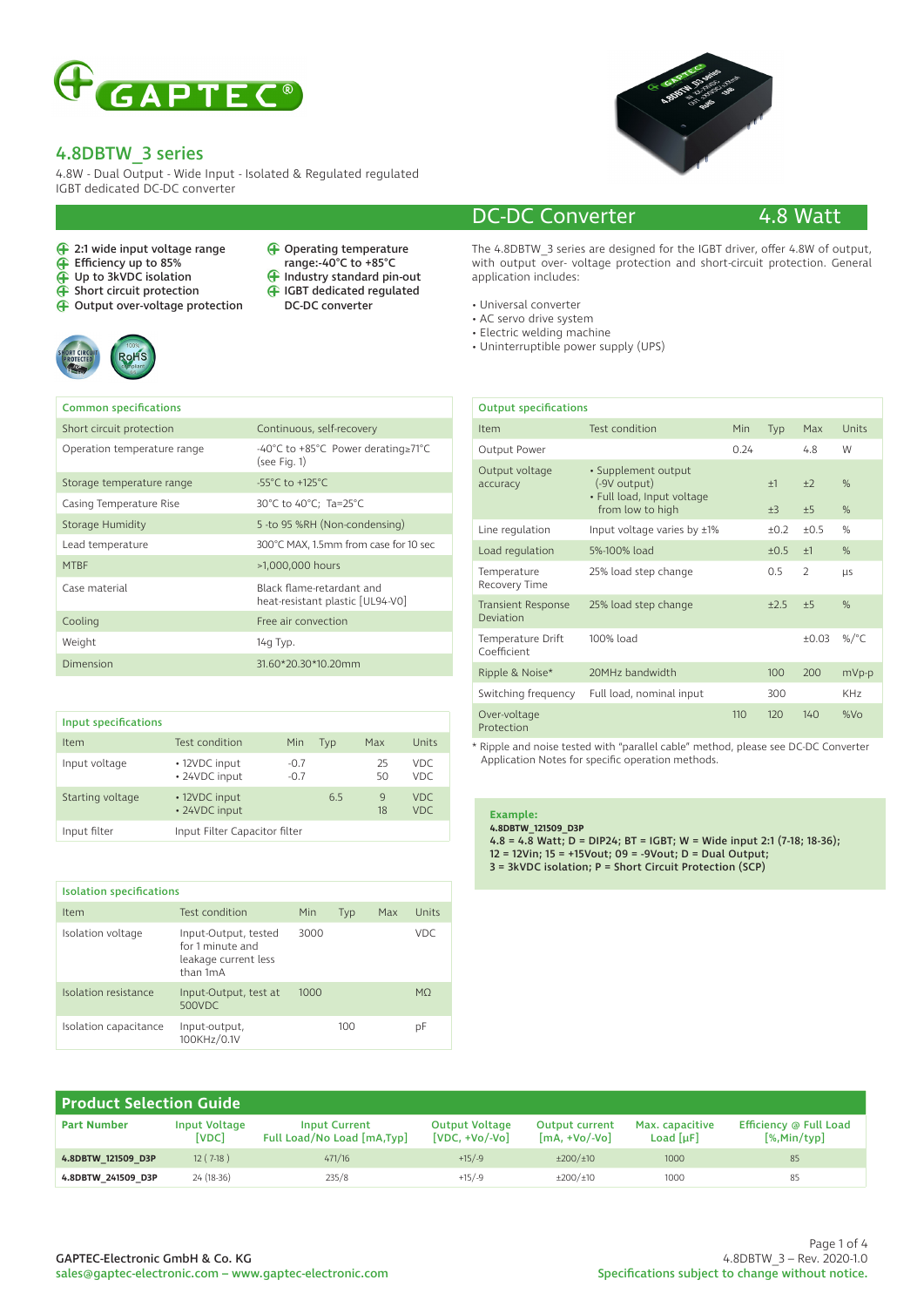

4.8W - Dual Output - Wide Input - Isolated & Regulated regulated IGBT dedicated DC-DC converter

| <b>EMC</b> specifications |                                                                   |                         |                                         |                  |
|---------------------------|-------------------------------------------------------------------|-------------------------|-----------------------------------------|------------------|
| <b>EMI</b>                | Conducted Disturbance                                             | CISPR22/EN55022 CLASS A | (see Fig. 4-2 for recommended circuit)  |                  |
| EMI                       | Radiated Emission                                                 | CISPR22/EN55022 CLASS A | (see Fig. 4-2 for recommended circuit)  |                  |
| <b>EMS</b>                | Electrostatic Discharge                                           | IEC/EN61000-4-2         | Contact +4KV                            | perf. Criteria B |
| <b>EMS</b>                | Radiation Immunity                                                | IEC/EN61000-4-3         | 10V/m                                   | perf. Criteria A |
| <b>EMS</b>                | EFT                                                               | IEC/EN61000-4-4 ±2KV    | (see Fig. 4-10 for recommended circuit) | perf. Criteria B |
| <b>EMS</b>                | Surge Immunity                                                    | IEC/EN61000-4-6         | 3 Vr.m.s                                | perf. Criteria A |
| <b>EMS</b>                | Conducted disturbance Immunity                                    | IEC/EN61000-4-2         | Contact ±4KV                            | perf. Criteria B |
| <b>EMS</b>                | Immunities of voltage dip, voltage<br>drop and short interruption | IEC/EN61000-4-29        | 0%, 70%                                 | perf. Criteria B |

# Typical characteristics



# **Efficiency**



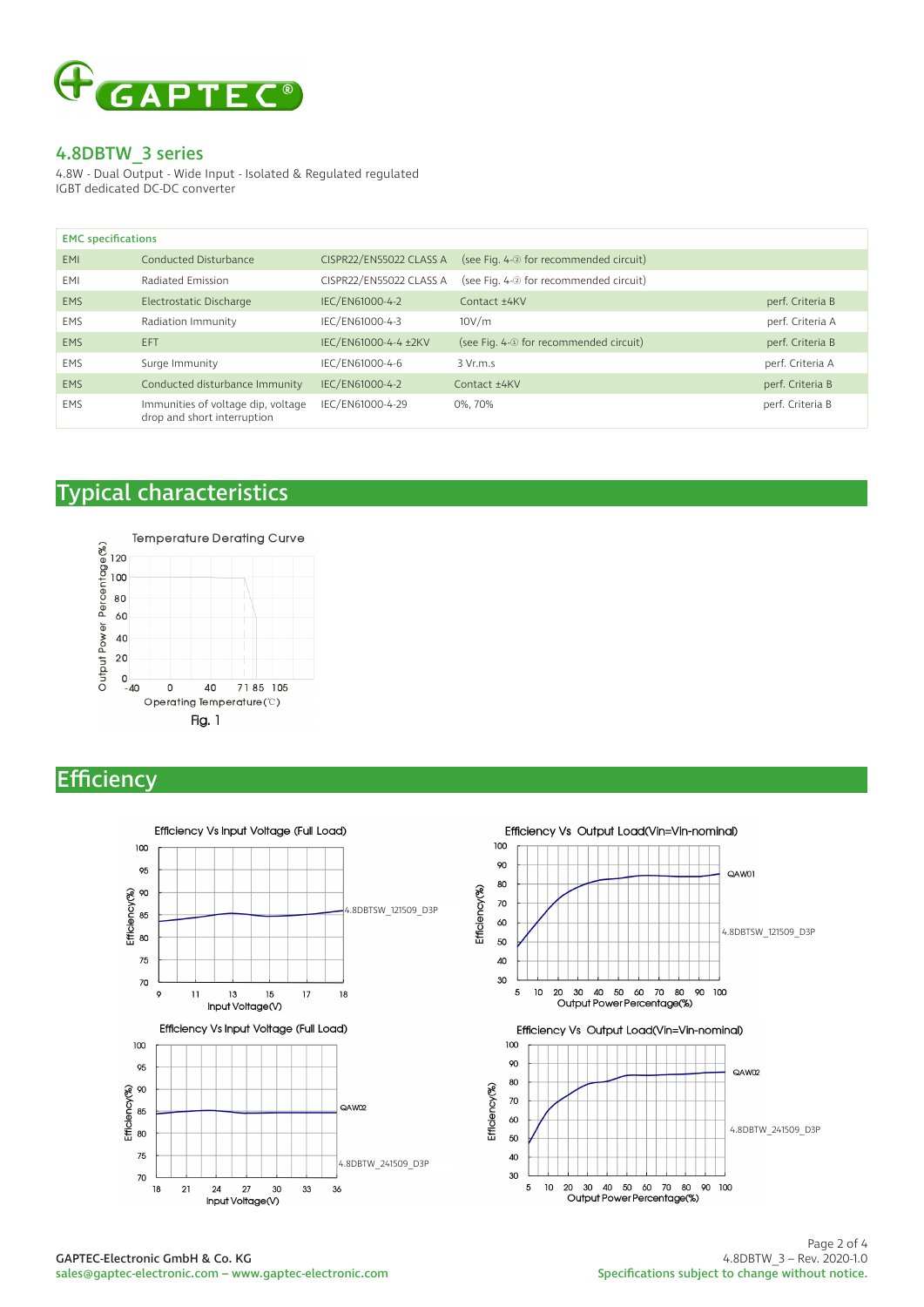4.8W - Dual Output - Wide Input - Isolated & Regulated regulated IGBT dedicated DC-DC converter

# Typical application

All the IGBT driver of this series are tested according to the recommended circuit (see Fig. 2) before delivery. If it is required to further reduce input and output ripple, properly increase the input & output of additional capacitors Cin and Cout or select capacitors of low equivalent impedance provided that the capacitance is no larger than the max. capacitive load of the product.



| Vin  | 12V/24V    |
|------|------------|
| Cin  | $100\mu F$ |
| Cout | $100\mu F$ |

# Application circuit



|                                | 100uF/63V(Electrolytic capacitor) |
|--------------------------------|-----------------------------------|
| C <sub>2</sub> /C <sub>4</sub> | 100uF/35V(Electrolytic capacitor) |
|                                | 10uF/25V(Ceramic capacitor)       |

Application Notes

1. The wire between the converter and IGBT driver must as short as possible. 2. External filter capacitors should be connected as close as possible to the IGBT driver.

3. To ensure the high peak gate current, the filter capacitors should be electrolytic capacitor and ceramic capacitor collocation.

4. The output average power of the IGBT driver should be less than the output power of DC-DC module.

# EMC solution-recommended



Fig-4

| Parameters     | 4.8DBTSW 121509 D3P                      | 4.8DBTW 241509 D3P                       |
|----------------|------------------------------------------|------------------------------------------|
| <b>FUSE</b>    | Choose according to actual input current | Choose according to actual input current |
| <b>MOV</b>     | S14K25                                   | S14K35                                   |
| C <sub>0</sub> | 680µF/25V                                | 330µF/50V                                |
| C1, C2         | 4.7µF/50V                                | $4.7\mu F/50V$                           |
| C3, C4         | Refer to the Cout in Fig.2               | Refer to the Cout in Fig.2               |
| <b>ICM</b>     | 1mH                                      | 3.3mH                                    |
| Module         |                                          | FT-AX1D                                  |
|                |                                          |                                          |